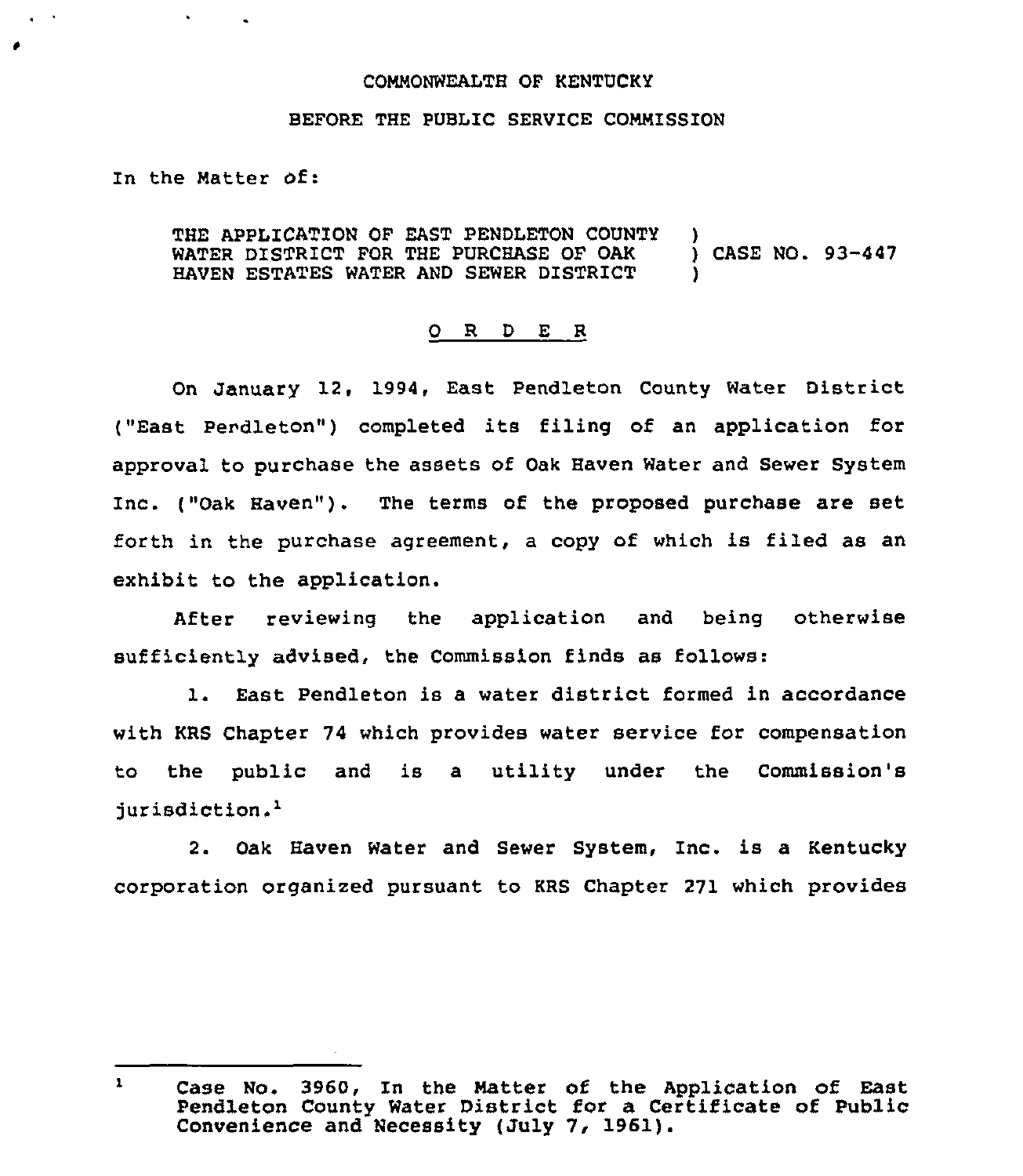water and sewer service to the public for compensation and is also a utility under the Commission's jurisdiction.<sup>2</sup>

3. KRS 278.020(4) requires persons under the jurisdiction of the Commission to obtain approval prior to the acquisition or transfer of ownership or control of <sup>a</sup> utility. As East Pendleton County and Oak Haven are jurisdictional utilities, Commission approval is necessary for the proposed purchase of Oak Haven.

4. East Pendleton has been providing service to the public for more than <sup>20</sup> years and its application reflects that it has the financial, technical, and managerial abilities to provide reasonable service to the customers of Oak Haven. The acquisition of the assets of Oak Haven by East Pendleton is for a proper purpose consistent with the public interest and KRS 278.020(4) and should be approved.

5. East Pendleton's application indicates that financing for a period of ten years may be obtained, thus requiring Commission approval pursuant to KRS 278.300. As East Pendleton did not request approval for the proposed financing, it shall file an application in accordance with KRS 278.300 and applicable regulations prior to incurring the indebtedness.

IT IS THEREFORE ORDERED that:

1. The proposed purchase and transfer of water and sewer treatment facilities from Oak Haven to East Pendleton is approved.

 $\overline{2}$ Case No. 5568, In the Matter of the Application of the Oak Haven Water and Sewer Company for a Certificate of Convenience and Necessity to Construct Water Facilities and to Establish a Retail Water Rate (October 20, 1971).